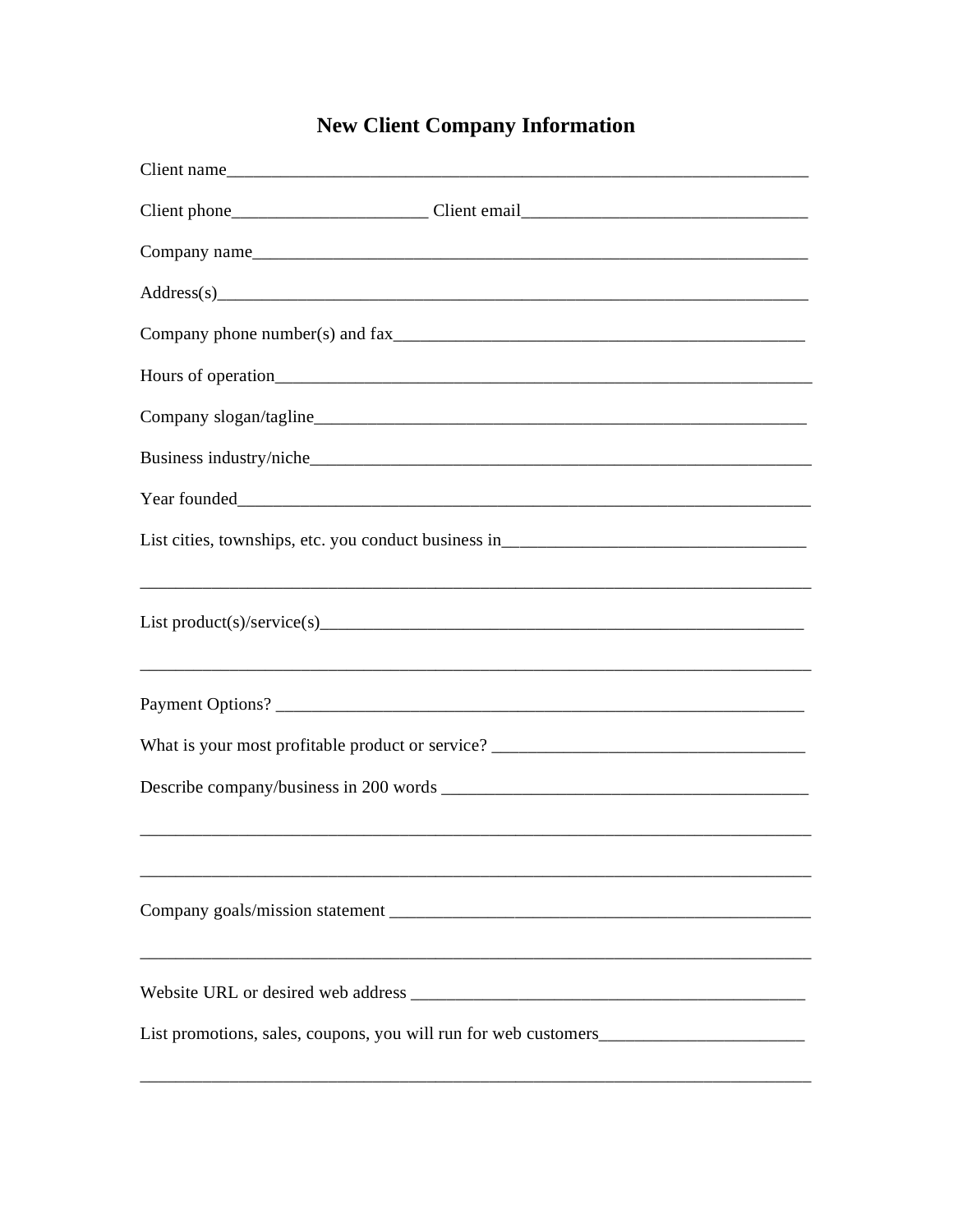# **Current Marketing Information**

| How are you currently marketing your business/company? __________________________                   |
|-----------------------------------------------------------------------------------------------------|
|                                                                                                     |
|                                                                                                     |
|                                                                                                     |
|                                                                                                     |
|                                                                                                     |
| Top 5 keywords someone would use when searching for your business, industry?                        |
|                                                                                                     |
|                                                                                                     |
| List of publications/advertisements used for paid advertising in past? ____________________________ |
| Approximately how many current customers/clients do you have? ___________________                   |
| Approximately how many customers/clients have ever bought from you? _____________                   |
| Do you periodically touch base with current or previous customers/clients? How often?               |
| What methods do you use to keep in touch with current/former clients/customers? ________            |
|                                                                                                     |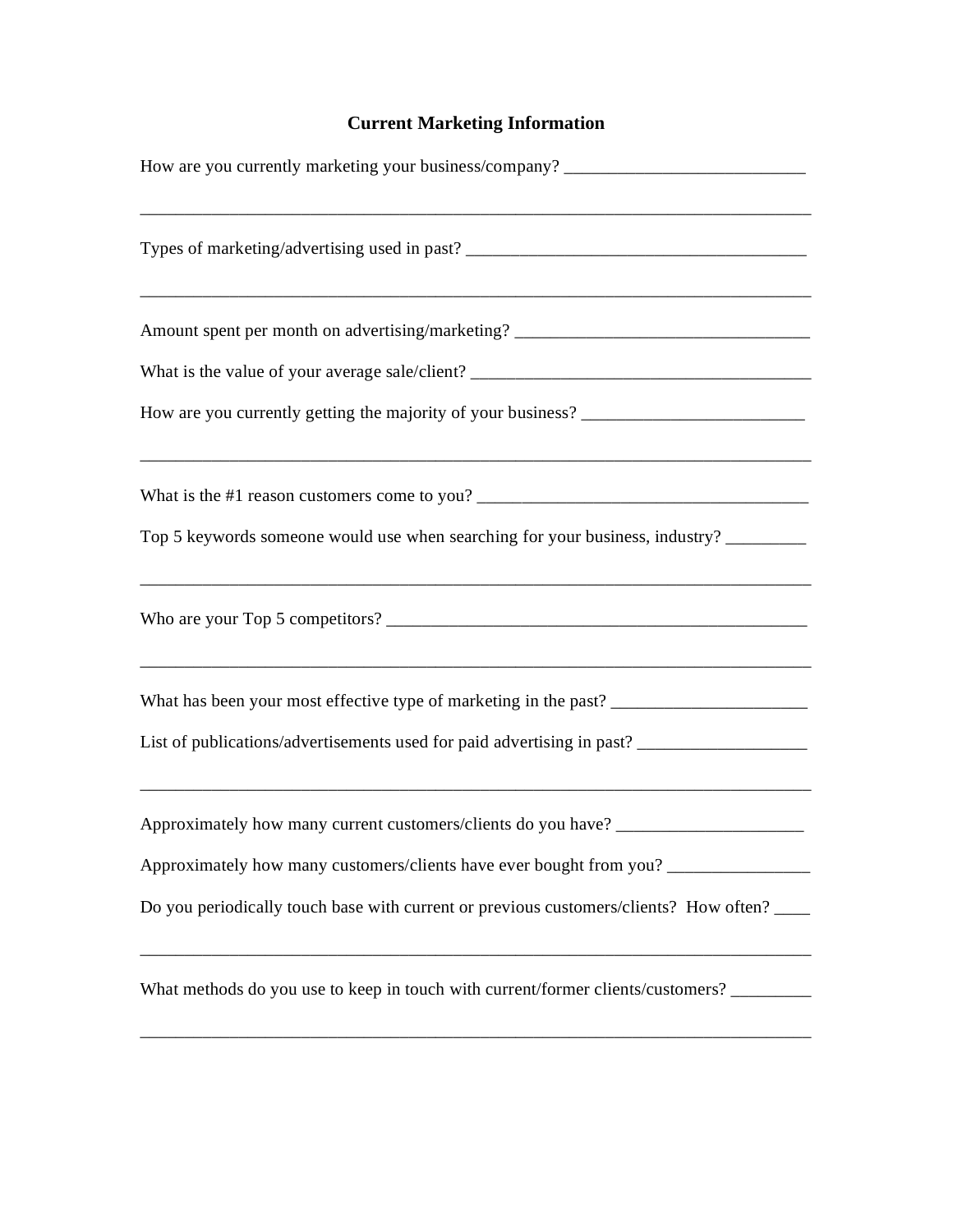## **Current Website and Web Marketing Information**

What type of online advertising have you used/are currently using (PPC, SEO, banner ads, paid directories, yellowpages.com, etc.)? \_\_\_\_\_\_\_\_\_\_\_\_\_\_\_\_\_\_\_\_\_\_\_\_\_\_\_\_\_\_\_\_\_\_\_\_\_\_\_\_\_

Are you currently showing up on the local search maps (Google local, Yahoo local, Bing)? If so, which ones?

\_\_\_\_\_\_\_\_\_\_\_\_\_\_\_\_\_\_\_\_\_\_\_\_\_\_\_\_\_\_\_\_\_\_\_\_\_\_\_\_\_\_\_\_\_\_\_\_\_\_\_\_\_\_\_\_\_\_\_\_\_\_\_\_\_\_\_\_\_\_\_\_\_\_\_

Are you currently showing up on page one of search engines for organic/natural search terms? What terms? \_\_\_\_\_\_\_\_\_\_\_\_\_\_\_\_\_\_\_\_\_\_\_\_\_\_\_\_\_\_\_\_\_\_\_\_\_\_\_\_\_\_\_\_\_\_\_\_\_\_\_\_\_\_\_\_\_\_

Are you currently utilizing any social media/networking sites? If so, which ones?

Are you registered with any online business directories? If so, which ones?

What other types of online marketing are you currently using/have used in the past?

\_\_\_\_\_\_\_\_\_\_\_\_\_\_\_\_\_\_\_\_\_\_\_\_\_\_\_\_\_\_\_\_\_\_\_\_\_\_\_\_\_\_\_\_\_\_\_\_\_\_\_\_\_\_\_\_\_\_\_\_\_\_\_\_\_\_\_\_\_\_\_\_\_\_\_

\_\_\_\_\_\_\_\_\_\_\_\_\_\_\_\_\_\_\_\_\_\_\_\_\_\_\_\_\_\_\_\_\_\_\_\_\_\_\_\_\_\_\_\_\_\_\_\_\_\_\_\_\_\_\_\_\_\_\_\_\_\_\_\_\_\_\_\_\_\_\_\_\_\_\_

\_\_\_\_\_\_\_\_\_\_\_\_\_\_\_\_\_\_\_\_\_\_\_\_\_\_\_\_\_\_\_\_\_\_\_\_\_\_\_\_\_\_\_\_\_\_\_\_\_\_\_\_\_\_\_\_\_\_\_\_\_\_\_\_\_\_\_\_\_\_\_\_\_\_\_

\_\_\_\_\_\_\_\_\_\_\_\_\_\_\_\_\_\_\_\_\_\_\_\_\_\_\_\_\_\_\_\_\_\_\_\_\_\_\_\_\_\_\_\_\_\_\_\_\_\_\_\_\_\_\_\_\_\_\_\_\_\_\_\_\_\_\_\_\_\_\_\_\_\_\_

What traffic techniques do you currently use to drive traffic to your website? \_\_\_\_\_\_\_\_\_\_\_\_\_

What methods are you currently using to track your web marketing results? \_\_\_\_\_\_\_\_\_\_\_\_\_

| How many visitors does your website get per month?                                       |
|------------------------------------------------------------------------------------------|
| How many leads/sales do you get per month from your website? ____________________        |
| How much are you currently spending per month in online advertising? __________________  |
| What percentage of your revenue comes from leads generated online? ______________        |
|                                                                                          |
|                                                                                          |
| On average, how often does a regular customer buy from you? _____________________        |
|                                                                                          |
| What aspects of your current website do you want to maintain (content, design, graphics, |
|                                                                                          |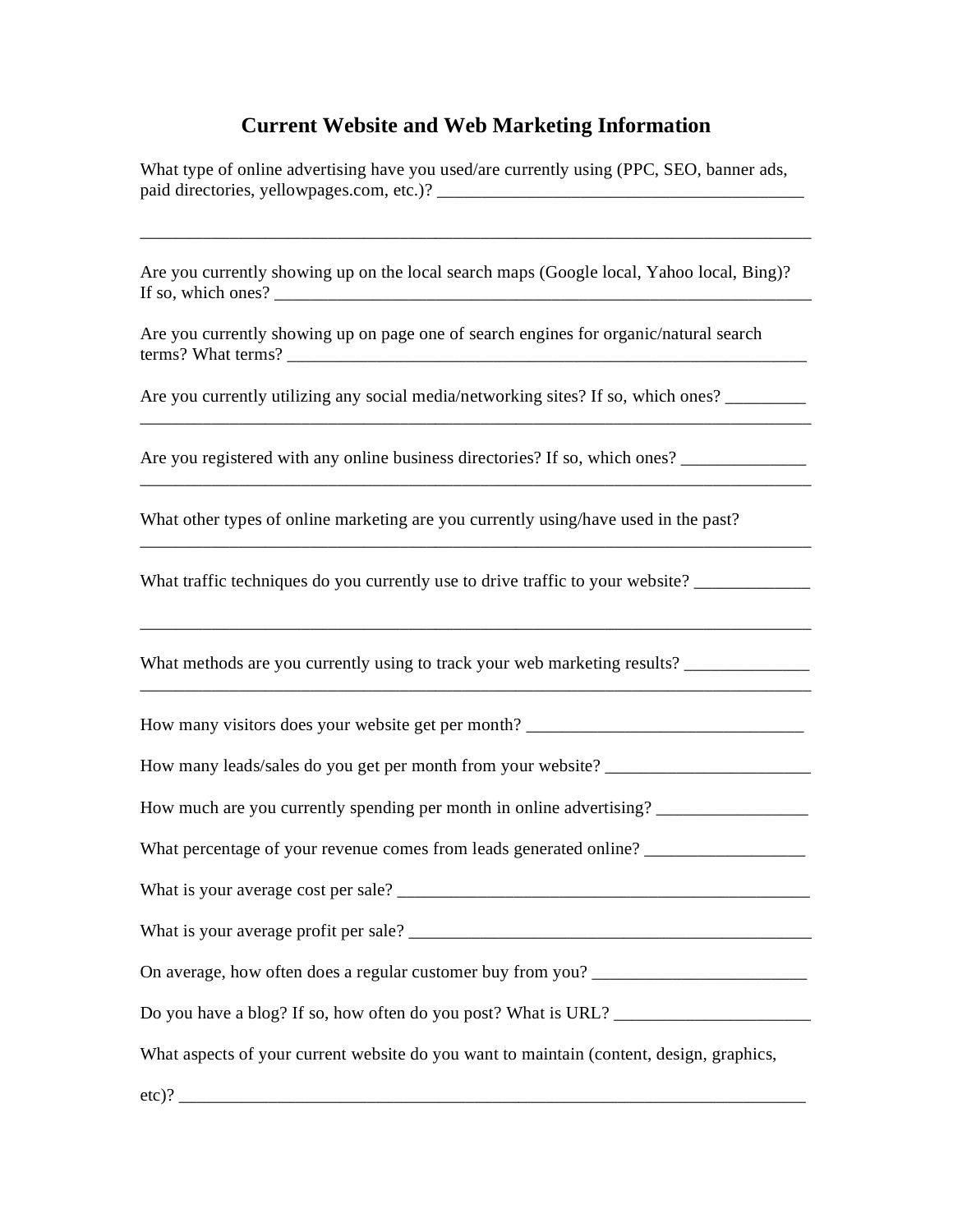#### **New Website Creation Form**

List 5 websites you like, preferably in the same area as your business niche/industry:

What is your goal for your new website and/or online marketing services (outdated site, expanded services, different audience)? \_\_\_\_\_\_\_\_\_\_\_\_\_\_\_\_\_\_\_\_\_\_\_\_\_\_\_\_\_\_\_\_\_\_\_\_\_\_\_\_\_\_

\_\_\_\_\_\_\_\_\_\_\_\_\_\_\_\_\_\_\_\_\_\_\_\_\_\_\_\_\_\_\_\_\_\_\_\_\_\_\_\_\_\_\_\_\_\_\_\_\_\_\_\_\_\_\_\_\_\_\_\_\_\_\_\_\_\_\_\_\_\_\_\_\_\_\_

\_\_\_\_\_\_\_\_\_\_\_\_\_\_\_\_\_\_\_\_\_\_\_\_\_\_\_\_\_\_\_\_\_\_\_\_\_\_\_\_\_\_\_\_\_\_\_\_\_\_\_\_\_\_\_\_\_\_\_\_\_\_\_\_\_\_\_\_\_\_\_\_\_\_\_

\_\_\_\_\_\_\_\_\_\_\_\_\_\_\_\_\_\_\_\_\_\_\_\_\_\_\_\_\_\_\_\_\_\_\_\_\_\_\_\_\_\_\_\_\_\_\_\_\_\_\_\_\_\_\_\_\_\_\_\_\_\_\_\_\_\_\_\_\_\_\_\_\_\_\_

\_\_\_\_\_\_\_\_\_\_\_\_\_\_\_\_\_\_\_\_\_\_\_\_\_\_\_\_\_\_\_\_\_\_\_\_\_\_\_\_\_\_\_\_\_\_\_\_\_\_\_\_\_\_\_\_\_\_\_\_\_\_\_\_\_\_\_\_\_\_\_\_\_\_\_

\_\_\_\_\_\_\_\_\_\_\_\_\_\_\_\_\_\_\_\_\_\_\_\_\_\_\_\_\_\_\_\_\_\_\_\_\_\_\_\_\_\_\_\_\_\_\_\_\_\_\_\_\_\_\_\_\_\_\_\_\_\_\_\_\_\_\_\_\_\_\_\_\_\_\_

\_\_\_\_\_\_\_\_\_\_\_\_\_\_\_\_\_\_\_\_\_\_\_\_\_\_\_\_\_\_\_\_\_\_\_\_\_\_\_\_\_\_\_\_\_\_\_\_\_\_\_\_\_\_\_\_\_\_\_\_\_\_\_\_\_\_\_\_\_\_\_\_\_\_\_

\_\_\_\_\_\_\_\_\_\_\_\_\_\_\_\_\_\_\_\_\_\_\_\_\_\_\_\_\_\_\_\_\_\_\_\_\_\_\_\_\_\_\_\_\_\_\_\_\_\_\_\_\_\_\_\_\_\_\_\_\_\_\_\_\_\_\_\_\_\_\_\_\_\_\_

What are your primary objectives for your website and online marketing efforts?

What are your color preferences for your website?

What pages/sections do you want your website to have? \_\_\_\_\_\_\_\_\_\_\_\_\_\_\_\_\_\_\_\_\_\_\_\_\_\_\_

What content or visual elements from your current website/marketing materials should be utilized (logo, color scheme, branding, navigation, etc.) \_\_\_\_\_\_\_\_\_\_\_\_\_\_\_\_\_\_\_\_\_\_\_\_\_\_\_\_\_\_

What is the #1 action you would like your website visitors to take (call, email, fill in form,  $visit, etc.)?$ 

What content do you currently have that could be used to position you and company as experts in your niche market (articles you've written, interviews conducted, press releases, TV/Radio interviews, commercials, etc.)? \_\_\_\_\_\_\_\_\_\_\_\_\_\_\_\_\_\_\_\_\_\_\_\_\_\_\_\_\_\_\_\_\_\_\_\_\_\_\_\_\_

Do you have current photos of you, business, employees, vehicles, buildings, signs, etc. to be used online? \_\_\_\_\_\_\_\_\_\_\_\_\_\_\_\_\_\_\_\_\_\_\_\_\_\_\_\_\_\_\_\_\_\_\_\_\_\_\_\_\_\_\_\_\_\_\_\_\_\_\_\_\_\_\_\_\_\_\_\_\_\_\_\_

\_\_\_\_\_\_\_\_\_\_\_\_\_\_\_\_\_\_\_\_\_\_\_\_\_\_\_\_\_\_\_\_\_\_\_\_\_\_\_\_\_\_\_\_\_\_\_\_\_\_\_\_\_\_\_\_\_\_\_\_\_\_\_\_\_\_\_\_\_\_\_\_\_\_\_